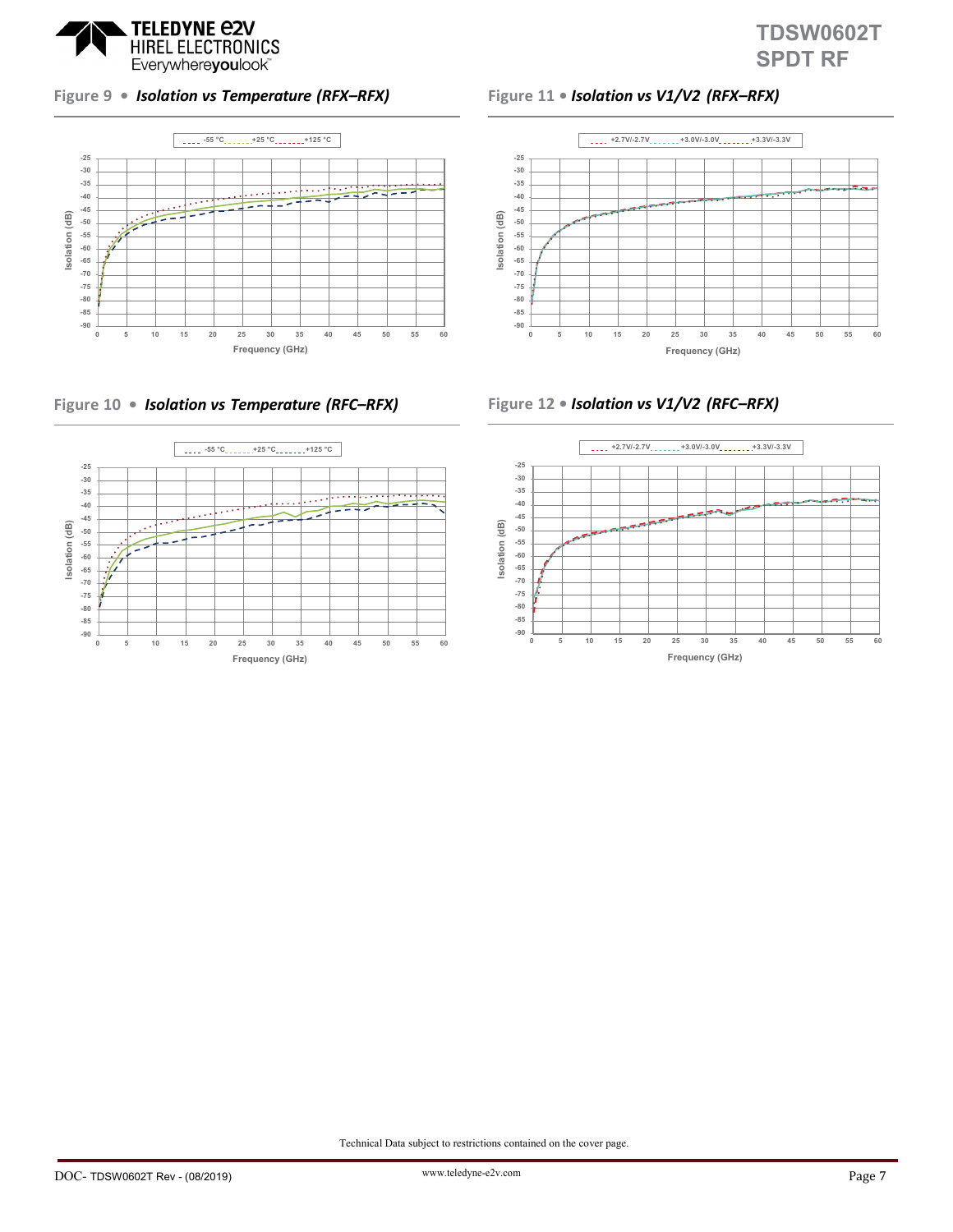

# **Evaluation Setup**

The TDSW0602T s-parameter data and input 1dB compression point up to 60 GHz (**Table 3** and **Figure 3**– **Figure 12**) were taken using either co-planar waveguide with ground (CPWG) or grounded co-planar waveguide (GCPW) on an alumina substrate and RF probes.

The TDSW0602T 2nd harmonic, input 1dB compression point below 18 GHz, input IP3 measurements, settling time and switching time (**Table 3**) were taken on a PCB using 2.92 mm connectors.

Bypass capacitors are not required.

**Figure 13 •** *Alumina Substrate Board for TDSW0602T* 

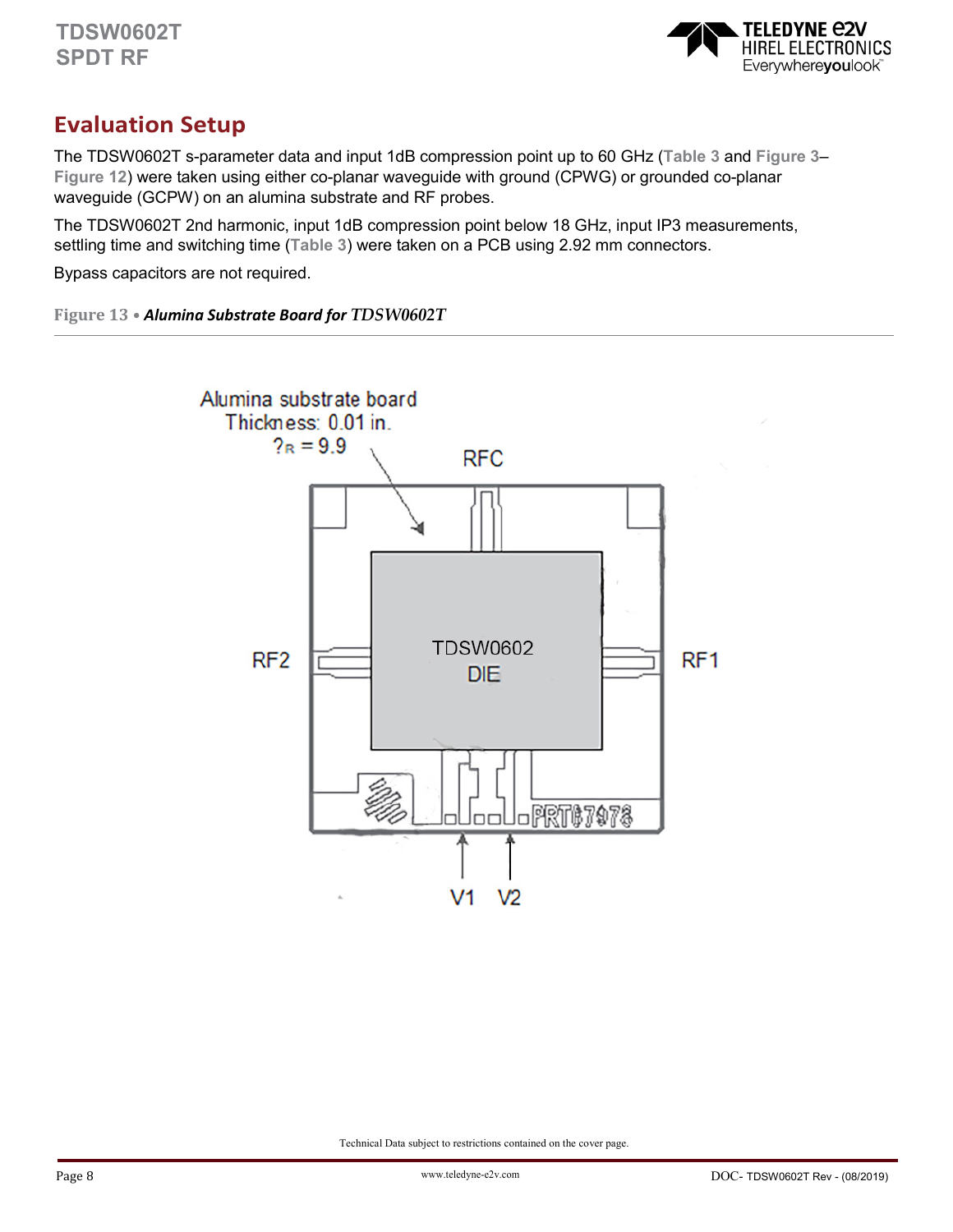

# **Pin Configuration**

This section provides pin information for the TDSW0602T. **Figure 14** shows the pin configuration of this device. **Table 5** provides a description for each pin.

# **Figure 14 •** *Pin Configuration (Bumps Up) for TDSW0602T*

| $\left[9\right]$          | <b>GND</b>          | <b>RFC</b>                    | <b>GND</b>                   | (13)       |
|---------------------------|---------------------|-------------------------------|------------------------------|------------|
| GND                       | ര                   | $\textcircled{1}$             | 12                           | <b>GND</b> |
| <b>GND</b>                | <b>GND</b>          | <b>GND</b>                    | <b>GND</b>                   |            |
| (8)                       | ®                   | ⑯                             | 14                           |            |
| RF1                       | <b>GND</b>          | <b>GND</b>                    | RF <sub>2</sub>              |            |
| $\circled7$               | 19                  | നു<br>17                      | 仍                            |            |
| <b>GND</b><br>$\circled6$ |                     |                               | <b>GND</b><br>$\overline{2}$ |            |
| <b>GND</b>                | V <sub>2</sub><br>4 | V <sub>1</sub><br>$\boxed{3}$ |                              | <b>GND</b> |

# **Table 5 •** *Pin Descriptions for TDSW0602T*

| Pin No.                                    | <b>Pin</b><br><b>Name</b> | <b>Description</b> |
|--------------------------------------------|---------------------------|--------------------|
| 1, 2, 5, 6,<br>$8 - 10, 12 -$<br>14, 16-19 | <b>GND</b>                | Ground             |
| 3                                          | V <sub>1</sub>            | Control input 1    |
| 4                                          | V <sub>2</sub>            | Control input 2    |
| 7                                          | RF <sub>1</sub>           | RF port 1          |
| 11                                         | <b>RFC</b>                | RF common port     |
| 15                                         | RF <sub>2</sub>           | RF port 2          |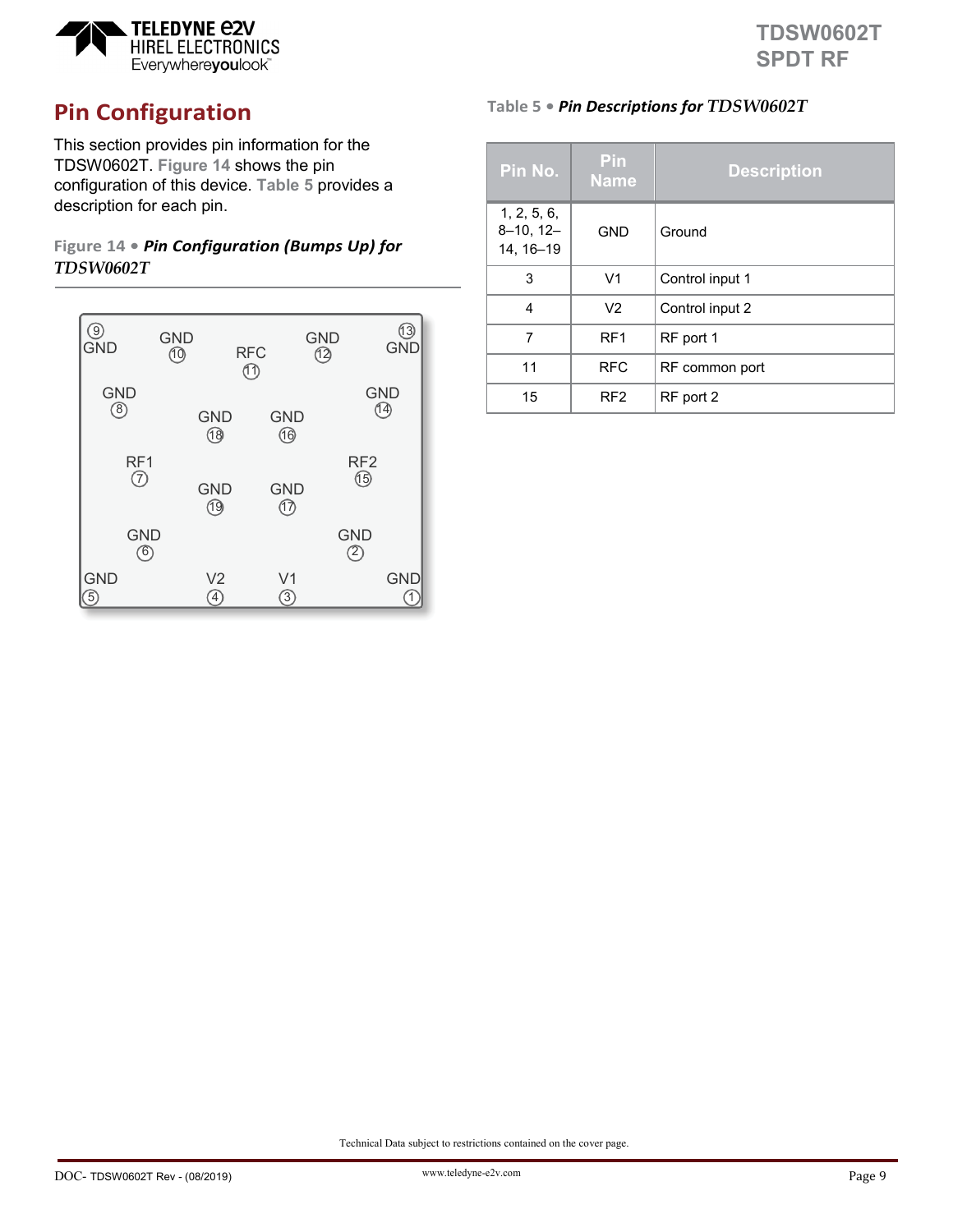

# **Die Mechanical Specifications**

This section provides the die mechanical specifications for the TDSW0602T.

## **Table 6 •** *Mechanical Specifications for TDSW0602T*

| <b>Parameter</b>              | <b>Min</b>         | <b>Typ</b>         | <b>Max</b>         | <b>Unit</b> | <b>Test Condition</b>                                           |
|-------------------------------|--------------------|--------------------|--------------------|-------------|-----------------------------------------------------------------|
| Die size, singulated $(x, y)$ | $2485 \times 2139$ | $2495 \times 2149$ | $2505 \times 2159$ | μm          | Including excess silicon,<br>maximum tolerance = $\pm 10 \mu m$ |
| Wafer thickness               | 180                | 200                | 220                | μm          |                                                                 |
| Bump pitch                    | 500                |                    |                    | μm          |                                                                 |
| Bump height                   | 59.5               | 70                 | 80.5               | μm          |                                                                 |
| Bump diameter                 |                    | 91                 |                    | μm          |                                                                 |
| <b>UBM</b> diameter           | 71                 | 75                 | 79                 | μm          |                                                                 |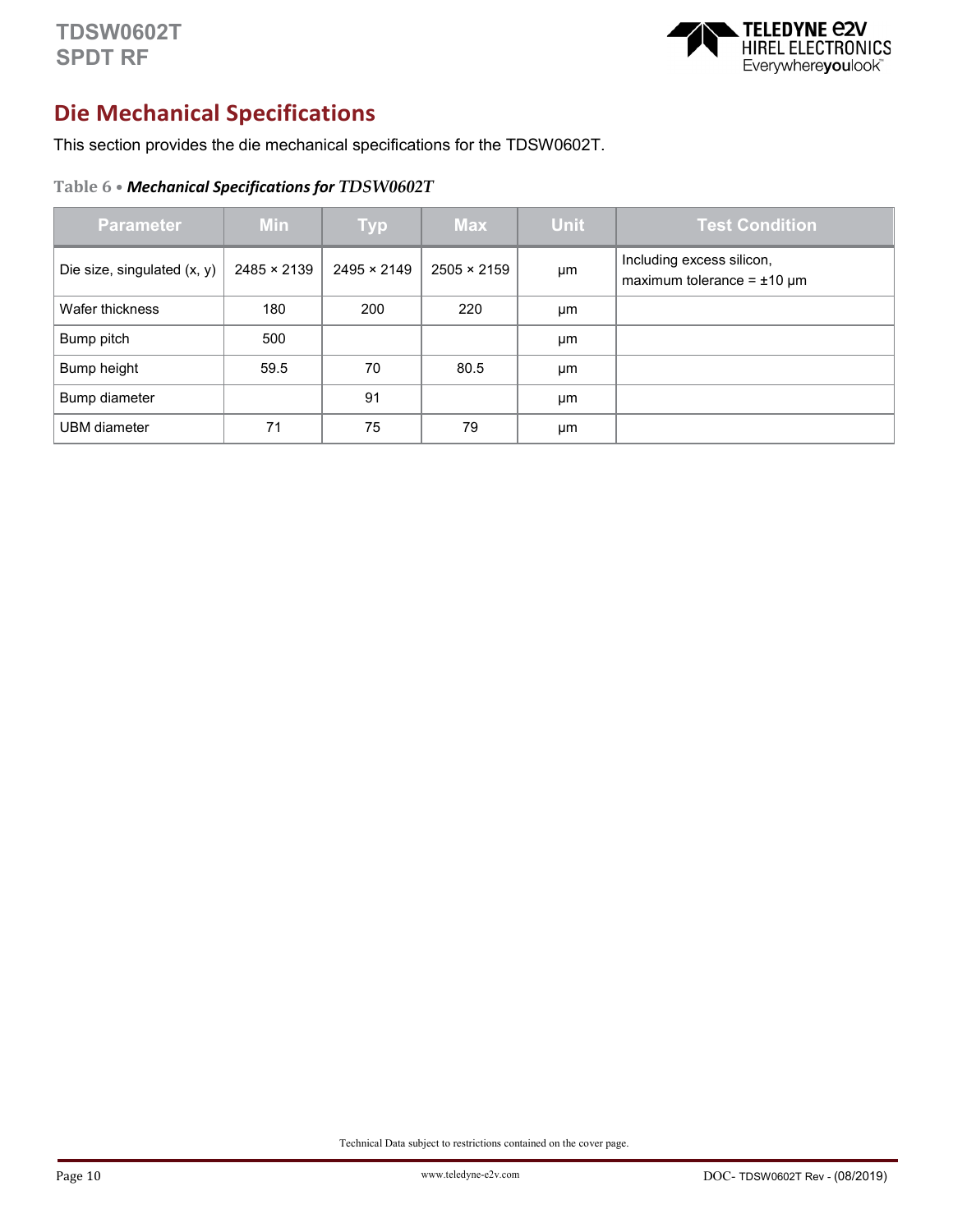

# **Table 7 •** *Pin Coordinates for TDSW0602T(\*)*

|                                                                                                | <b>Pin Name</b> | Pin Center (µm) |          |  |
|------------------------------------------------------------------------------------------------|-----------------|-----------------|----------|--|
| Pin $#$                                                                                        |                 | X               | Y        |  |
| 1                                                                                              | <b>GND</b>      | 1128.5          | $-958.5$ |  |
| $\overline{2}$                                                                                 | <b>GND</b>      | 731.5           | $-646.5$ |  |
| 3                                                                                              | V <sub>1</sub>  | 253.5           | $-958.5$ |  |
| 4                                                                                              | V <sub>2</sub>  | $-253.5$        | $-958.5$ |  |
| 5                                                                                              | <b>GND</b>      | $-1128.5$       | $-958.5$ |  |
| 6                                                                                              | <b>GND</b>      | $-731.5$        | $-646.5$ |  |
| $\overline{7}$                                                                                 | RF <sub>1</sub> | $-785.5$        | $-121.5$ |  |
| 8                                                                                              | <b>GND</b>      | $-931.5$        | 363.5    |  |
| 9                                                                                              | <b>GND</b>      | $-1091.5$       | 913.5    |  |
| 10                                                                                             | <b>GND</b>      | $-503.5$        | 753.5    |  |
| 11                                                                                             | <b>RFC</b>      | 0               | 629      |  |
| 12                                                                                             | <b>GND</b>      | 503.5           | 753.5    |  |
| 13                                                                                             | <b>GND</b>      | 1091.5          | 913.5    |  |
| 14                                                                                             | <b>GND</b>      | 931.5           | 363.5    |  |
| 15                                                                                             | RF <sub>2</sub> | 785.5           | $-121.5$ |  |
| 16                                                                                             | <b>GND</b>      | 253.5           | 183.5    |  |
| 17                                                                                             | <b>GND</b>      | 253.5           | $-326.5$ |  |
| 18                                                                                             | <b>GND</b>      | $-253.5$        | 183.5    |  |
| 19                                                                                             | <b>GND</b>      | $-253.5$        | $-326.5$ |  |
| Note: * All pin locations originate from the die center and refer to the<br>center of the pin. |                 |                 |          |  |

## **Figure 15 •** *Pin Layout for TDSW0602T***(1)(2)**



**Notes:**

1) Drawings are not drawn to scale.

2) Singulated die size shown, bump side up.